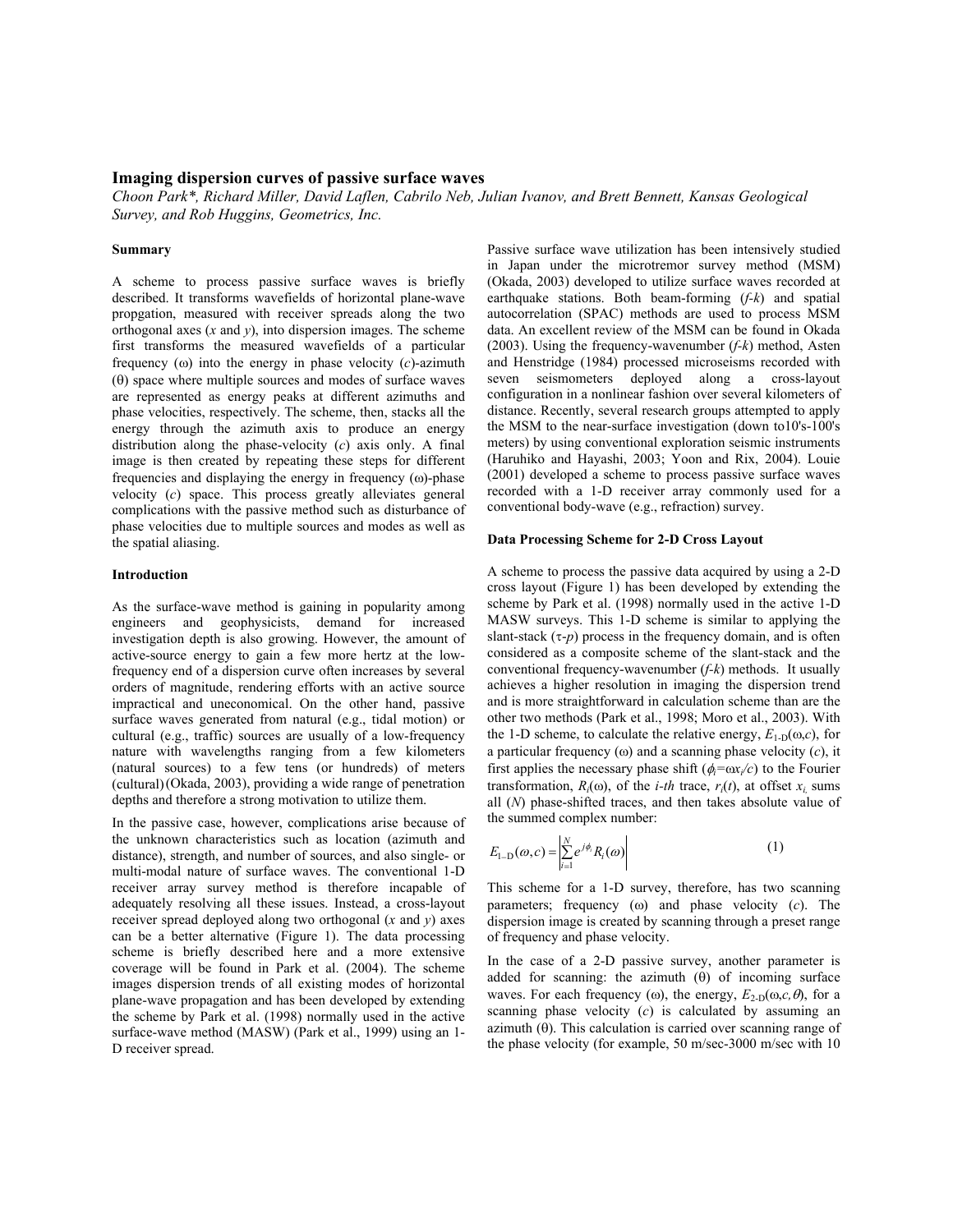m/sec increment), and then over that of the azimuth (for example, 0-360 degrees in 5-degree increments) (Park et al., 2004):

$$
E_{2-D}(\omega, c, \theta) = \left| \sum_{ix=1}^{NX} e^{j\phi_{ix}} R_{ix}(\omega) + \sum_{iy=1}^{NY} e^{j\phi_{iy}} R_{iy}(\omega) \right| \tag{2}
$$

Because of two orthogonal receiver spreads, the summation is carried over *NX* and *NY* traces along *x* and *y* axes, respectively. For given *c* and  $\theta$ , the necessary phase shift  $\phi_{ix}$ =  $ωx<sub>ix</sub>cosθ/c$  (or  $φ<sub>iv</sub> = -ωy<sub>iv</sub>sinθ/c$ ) for a trace at  $x=x<sub>ix</sub>$  (or  $y=y<sub>iv</sub>$ ) is calculated based on the projection principle (Figure 1) that incorporates  $c$  and  $\theta$  into a vector. Since there is no one fixed source point in the 2-D passive case, however, there can be no absolute origin (for example, *x*=0 for 1-D active case). However, the equation (2) does not need such an origin (Park et al., 2004). Instead, any relative coordinate system that conforms to actual field scale will yield equally the same results. For a descriptive convenience, an arbitrary origin (*x*=0 and  $y=0$ ) is set at the crossing point of *x* and *y* receiver spreads (Figure 1).

In the space of *c* and  $θ$  for a given  $ω$ , there can be multiple energy peaks occurring at different phase velocities and azimuths, representing different modes and sources, respectively. Also, different amplitudes of these peaks can represent different energy partitioning between modes or different strengths of the source or both. To fully account for all these possibilities, all the energy in *c*-θ space is stacked along the azimuth ( $\theta$ ) axis for *N*<sup> $\theta$ </sup> different azimuths to produce  $E'_{2-D}(\omega,c)$ :

$$
E'_{2-D}(\omega, c) = \sum_{i=1}^{N_{\theta}} E_{2-D}(\omega, c, \theta_i)
$$
 (3)

Those energy peaks of the same mode but from different sources are constructively stacked. This stacking allows a full exploitation of multi-modal and multi-source nature of passive surface waves.

Fundamental concepts of the aforementioned passive scheme are further illustrated through modeling. A 48-channel cross layout with a 5-m receiver spacing was modeled with ten (10) sources whose locations and strengths were arbitrary chosen (Figure 2a). Dispersion curves used are displayed in Figure 2b for the two modes (M0 and M1). The strength of the second mode (M1) was assumed to be half that of the first mode (M0). The modeling scheme tries to closely mimic not only the dispersion but also the attenuation of surface waves (Park et al., 2004). Two different output records were generated from the modeling; one (Figure 2c) with a single mode (M0) and the other (not shown) with both modes (M0 and M1). Values of  $E_{2-D}(\omega, c, \theta)$ , equation (2), calculated for an arbitrary frequency of 23 Hz are plotted in Figures 3a and 4a for the two modeled cases. Values of  $E'_{2-D}(\omega,c)$ , equation (3), stacked over all azimuths are also plotted on the right side of each display. Final dispersion images are then created by performing the calculation of  $E'_{2-D}(\omega,c)$  over all the scanning frequencies and displayed in Figures 3b and 4b for the scanning range of 5 Hz-50 Hz with 0.1-Hz increment.

#### **Field Data with Cross Layout**

Sets of 48-channel passive surface wave data were acquired at a soccer field of the Kansas University (KU), Lawrence, Kansas (Figure 5a). The field record displayed in Figure 5b was obtained by vertically stacking ten (10) such records individually acquired with 20-sec recording time. Nearby streets had fairly heavy traffic during the survey with occasional passage of heavy trucks. Receivers were 4.5-Hz geophones laid with 5-m spacing along the *x* and *y* axes.

The dispersion image displayed in Figure 5c was constructed by using the scheme previously outlined. Two modes (M0 and M1) are clearly identified and interpreted to be the fundamental and a higher modes, respectively. The nondispersive trend visible above 20 Hz as a straight horizontal streak has a constant phase velocity of 350 m/sec and is interpreted as air waves (at 25°C). To assess effectiveness of the passive method, several active records were also acquired by using a 1-D receiver array (with 5-m spacing) and 20-lb sledge hammer as the seismic source. Several different source offsets were tested in an attempt to maximize the recording of low-frequency energy as much as possible. The dispersion image in Figure 5d was obtained from one of those active records that met this purpose best. The fundamental-mode dispersion curve was extracted in the 8-50 Hz range (Figure 5c). The lower-frequency portion (8-20 Hz) was extracted from the passive image (Figure 5c), whereas the rest (20-50 Hz) was more confidently extracted from the active image (Figure 5d). Vertical Vs variation at the surveyed site was obtained for an approximate depth range of 0-80 m (Figure 5e) by inverting the extracted dispersion curve using the algorithm by Xia et al. (1999).

# **Discussions and Conclusions**

When multiple sources are involved, energy peaks in *c*-θ space (Figures 3a and 4a) may not always occur at the correct values of *c* and θ. Instead, they tend to be disturbed around correct values randomly. This disturbance seems to be aggravated as the numbers of source and mode contributing to the measurement increase. In addition, there can be peaks generated from spatial aliasing. These phenomena are common to all the existing processing methods (Okada, 2003). However, stacking along the azimuth axis significantly cancels out this disturbance as well as the spatially-aliased peaks (although not complete as can be seen from the unsmooth dispersion images).

One of the underlying assumptions for the presented scheme as well as the beam-forming method is the plane-wave propagation of surface waves. The degree of violation depends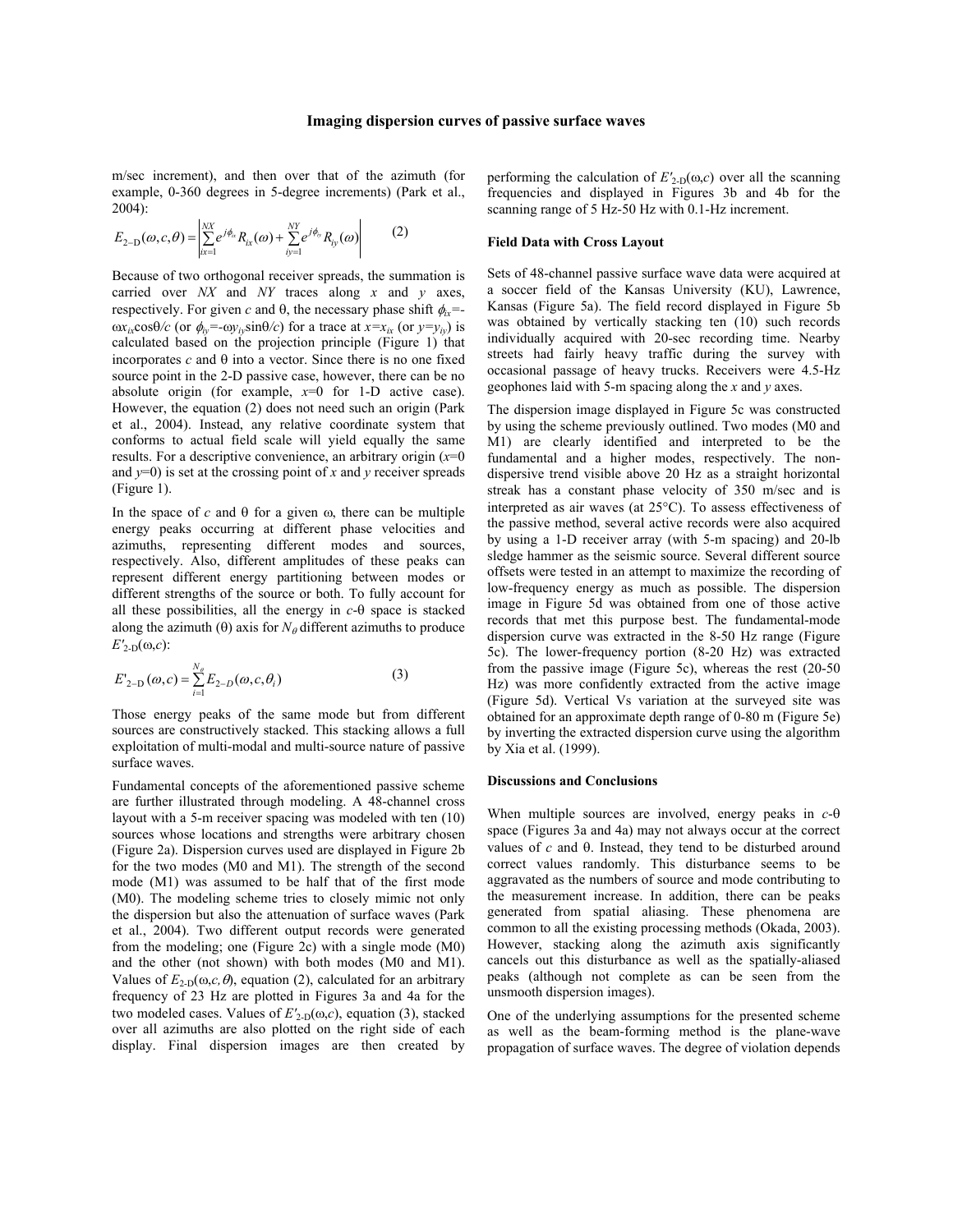# **Imaging dispersion curves of passive surface waves**

on the vicinity of sources that in turn depends on wavelength and receiver spread length (*L*) along one of the axes. As a rule of thumb, *L* needs to be about the same as (or greater than) the maximum investigation depth and the passive sources need to be located outside the circumference defined by the two axes. Considering the near-field effects possibly involved, however, this source distance may need to be more conservative (for example, twice the radius of the circumference). Detailed discussion of all these issues as well as the issue of field layout will be found in Park et al. (2004).

It is concluded at this stage of the study that imaging the dispersion trends of the passive surface waves can be accomplished by extending the imaging scheme (Park et al., 1998) used to process active surface waves. Advantages of the presented scheme are those capabilities of 1) imaging (instead of calculating) dispersion trends, 2) minimizing the disturbance and the spatial-aliasing effects and therefore maximizing the analysis accuracy, and 3) simplicity in algorithm.

# **Acknowledgments**

We thank Mary Brohammer for her help in preparation of this manuscript.

#### **References**

- Asten, M.W., and Henstridge, J.D., 1984, Array estimators and the use of microseisms for reconnaissance of sedimentary basins; Geophysics, 49, 1828-1837.
- Haruhiko, H., and Hayashi, K., 2003, Shallow S-wave velocity sounding using the microtremors array measurements and the surface wave method; Proceedings of the SAGEEP 2003, San Antonio, TX, SUR08, Proceedings on CD ROM.
- Louie, J.N., 2001, Faster, better: shear-wave velocity to 100 meters depth from refraction microtremor arrays; Bulletin of the Seismological Society of America, 2001, vol. 91, no. 2, p. 347-364.
- Moro, G.D., Pipan, M., Forte, E., and Finnetti, I., 2003, Determination of Rayleigh wave dispersion curves for near surface applications in unconsolidated sediments; SEG Exp. Abs., 1247-1250.
- Okada, H., 2003, The microtremor survey method; Geophysical monograph series, no. 12, published by Society of Exploration Geophysicists (SEG), Tulsa, OK.
- Park, C.B., Miller, R.D., Xia, J., and Ivanov, J., 2004, Multichannel analysis of passive surface waves; in preparation for publication.
- Park, C.B., Miller, R.D., and Xia, J., 1999, Multichannel analysis of surface waves (MASW); Geophysics, 64, 800-808.
- Park, C. B., Xia, J., and Miller, R. D., 1998, Imaging dispersion curves of surface waves on multi-channel record; SEG Expanded Abstracts, 1377-1380.
- Yoon, S., and Rix, G., 2004, Combined active-passive surface wave measurements for near-surface site characterization; Proceedings of the SAGEEP 2004, Colorado Springs, CO, SUR03, Proceedings on CD ROM.
- Xia, J., Miller, R.D., and Park, C.B., 1999, Estimation of near-surface shear-wave velocity by inversion of Rayleigh waves: Geophysics, shear-wave velocity by inversion of Rayleigh waves: Geophysics,<br>Figure 2. Location and strength (circle size) of sources (a) and<br>dispersion curves (b) used to model a passive surface wave







dispersion curves (b) used to model a passive surface wave record (c).